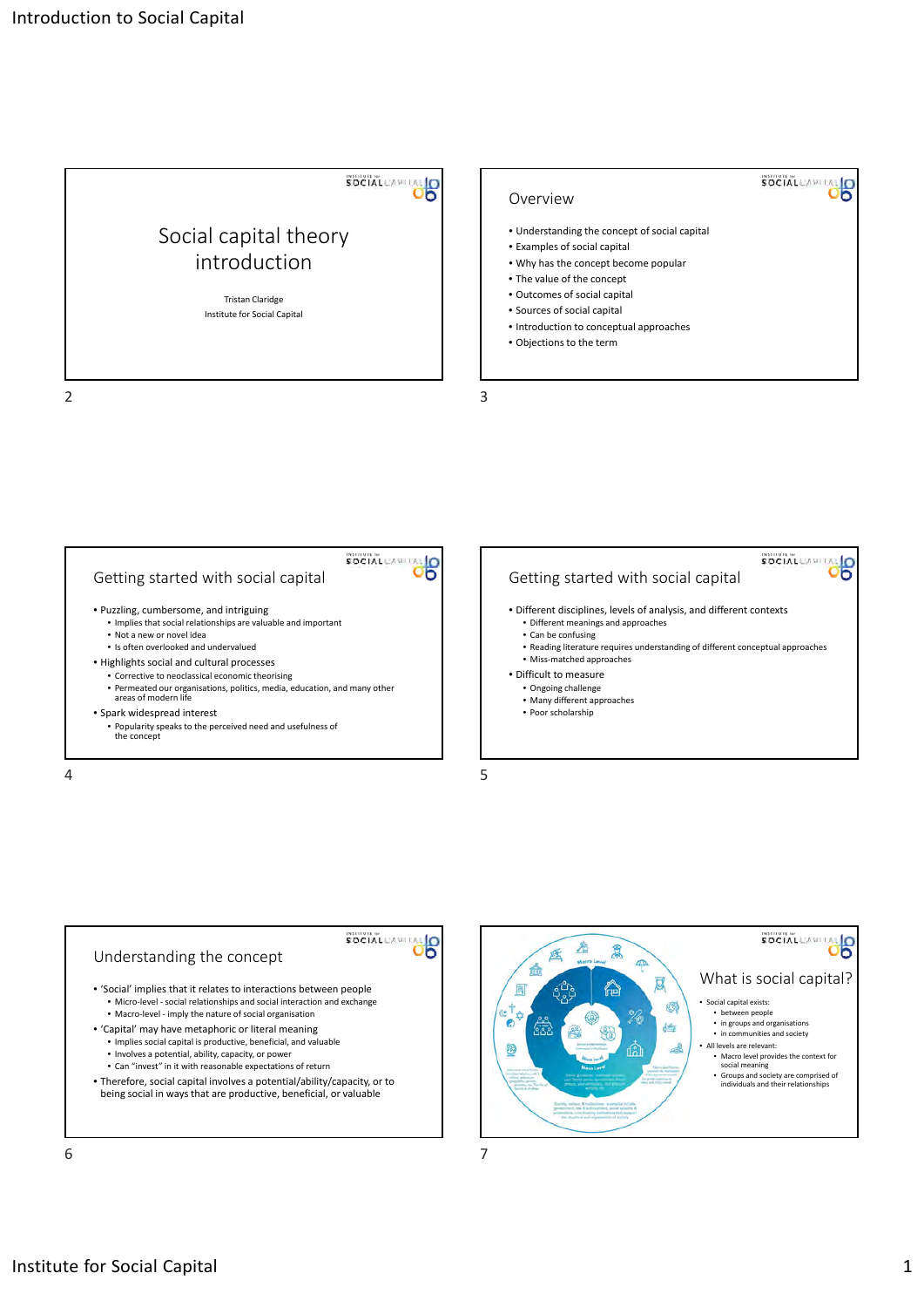



- Part of a trend in recent decades to communicate non‐economic value as 'capital' such as Natural capital, Human capital, Intellectual capital, etc • Other attempts include social impact, social value, social investment, and social return on investment (SROI)
- It provides a way of understanding and improving practice
	- Being more aware of its importance influences behaviour • Identify and implement simple ways to improve
	-
	- Identify and avoid things that may damage

10 11









SOCIAL CAPITAL O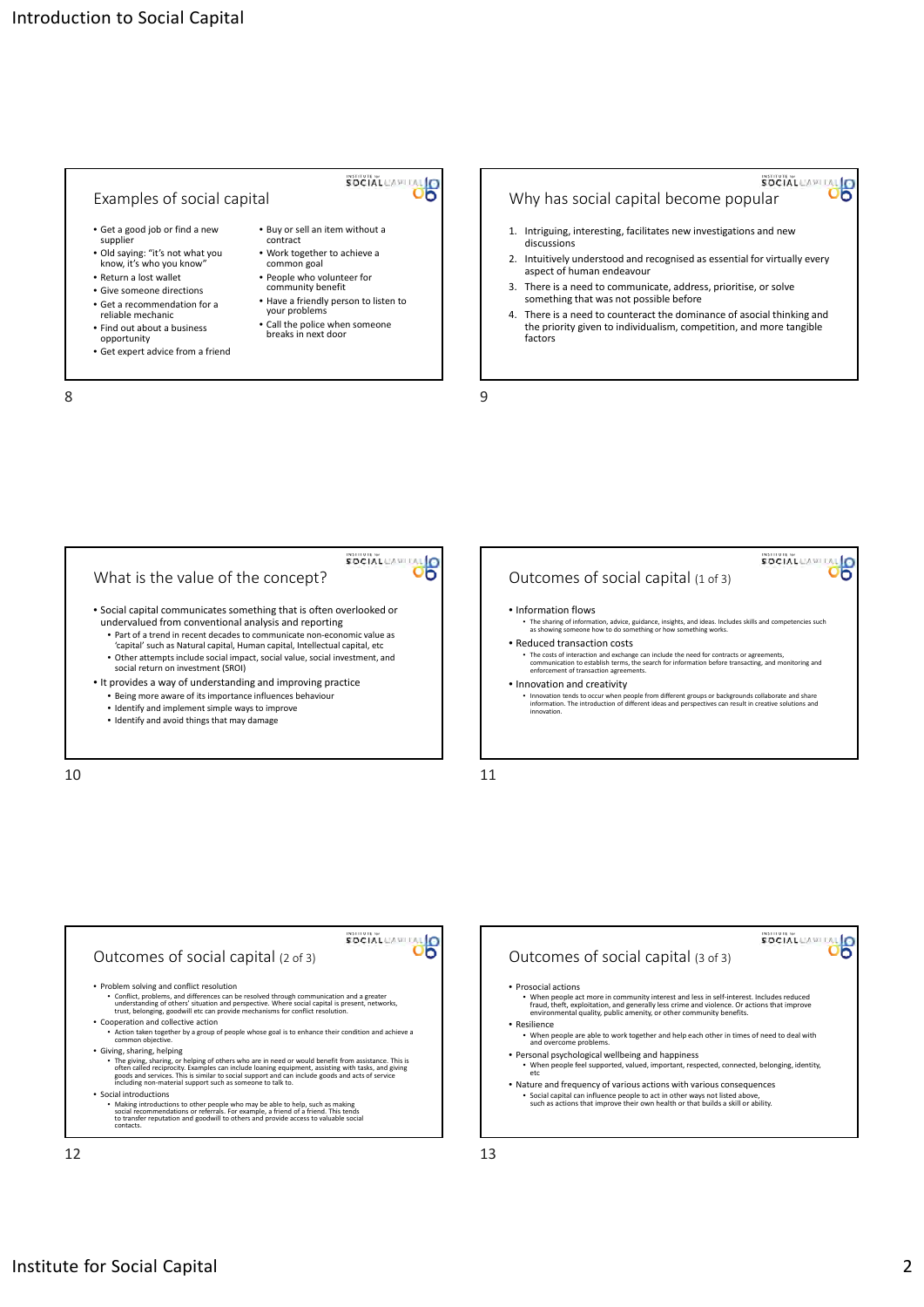

SOCIAL CAPITAL Different conceptual approaches Woolcock & Fulkerson & Thompson (2008) Narayan (2000) • Communitarian • Communitarian • Normative • Infrastructural or structuralist • Networks • Networks • Resource • Culturalist • Institutions • Institutional • Synergy npts to categorise the conceptual approaches to social capital









18 19